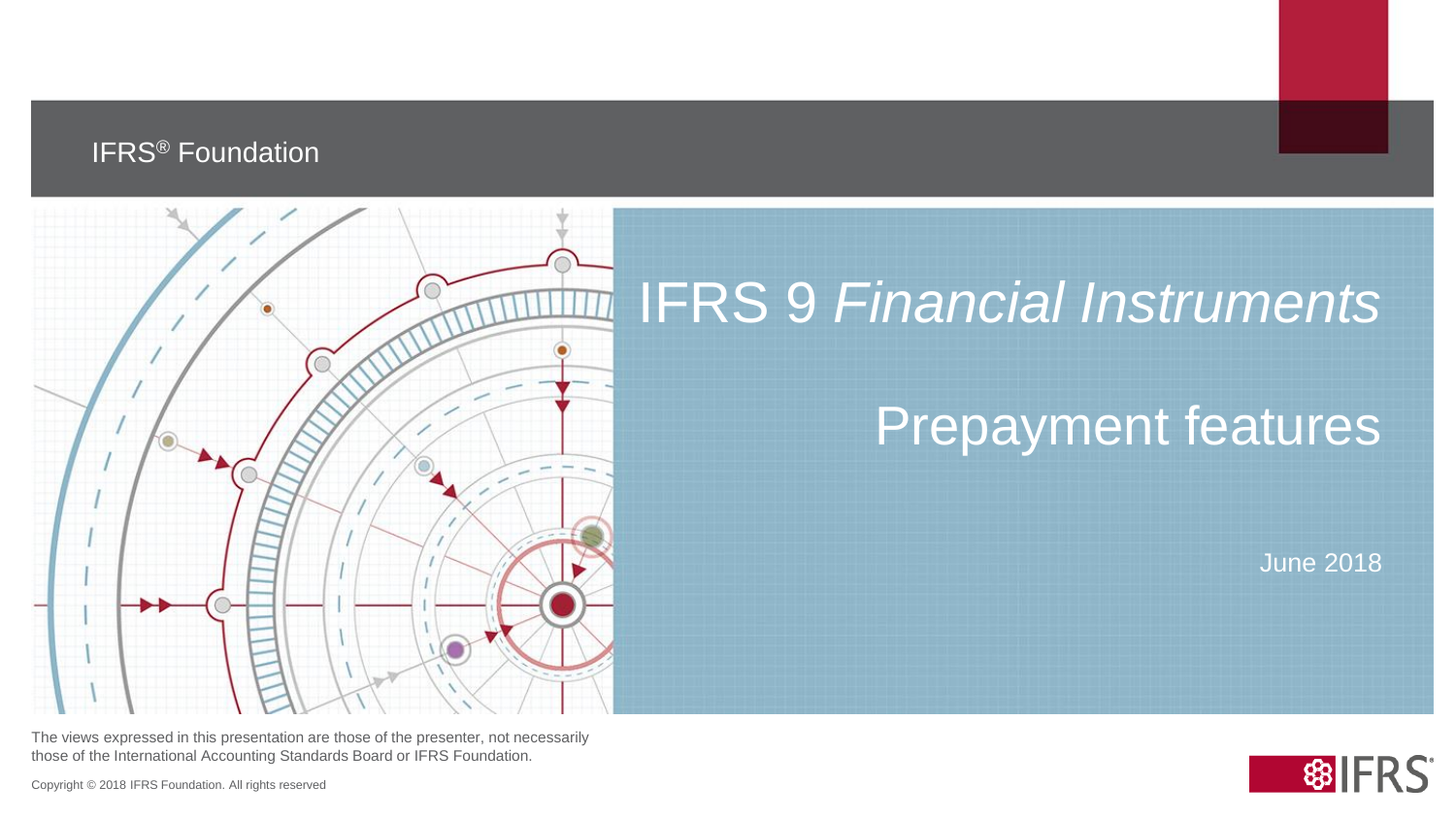• Discuss how to apply the 'SPPI test' in IFRS 9 to prepayable financial assets by highlighting the relevant requirements in IFRS 9

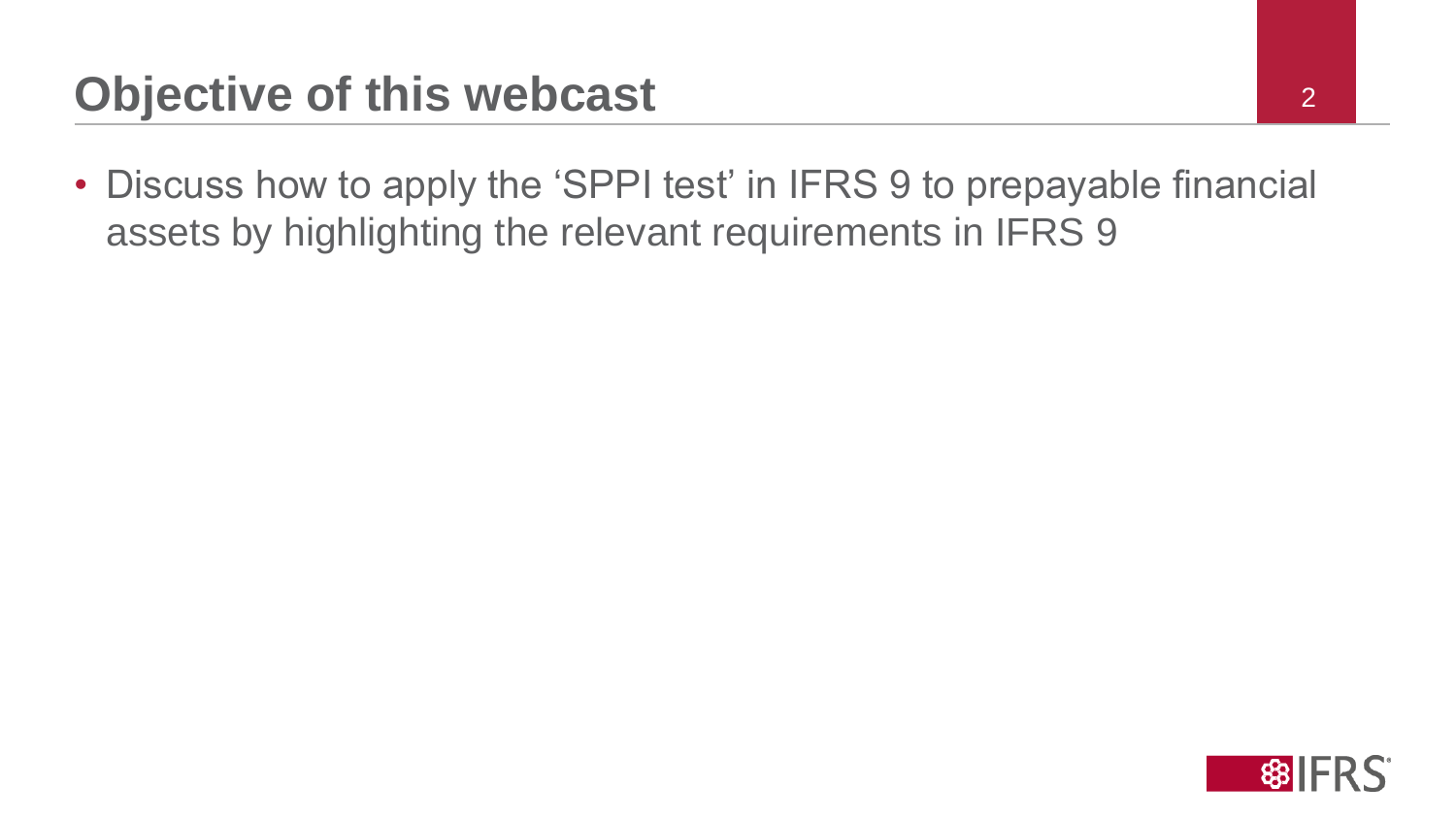#### IFRS® Foundation

# Relevant requirements in IFRS 9

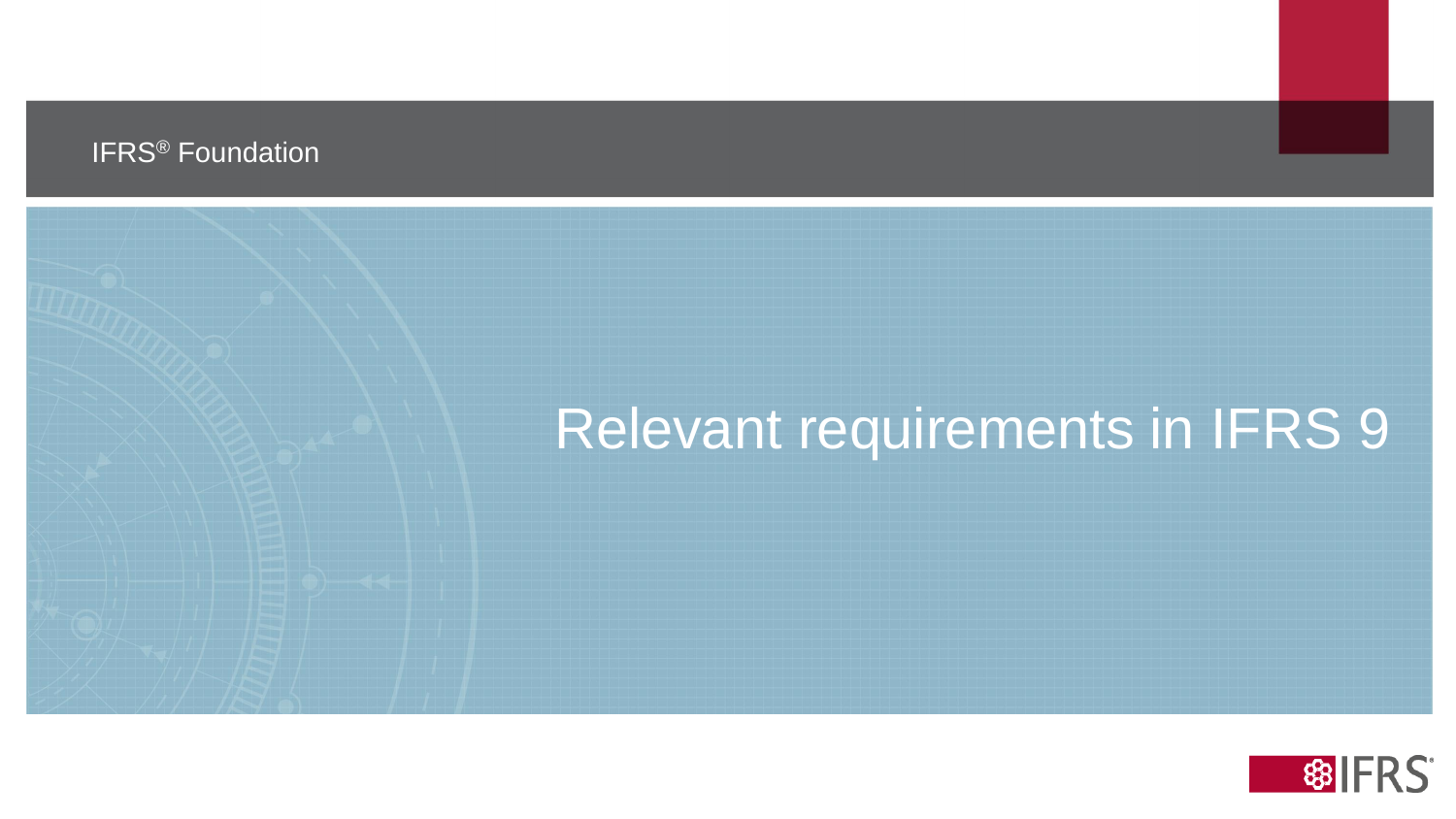## **General requirements** <sup>4</sup>

Applying IFRS 9, financial assets are subsequently measured at amortised cost (AC), fair value through other comprehensive income (FVOCI) or fair value through profit or loss (FVPL) on the basis of both:



The entity's business model for managing the financial assets

To be eligible for measurement at AC or FVOCI, an asset's contractual cash flows must be solely payments of principal and interest (ie the asset meets the 'SPPI test')

The business model test is outside the scope of this webcast.

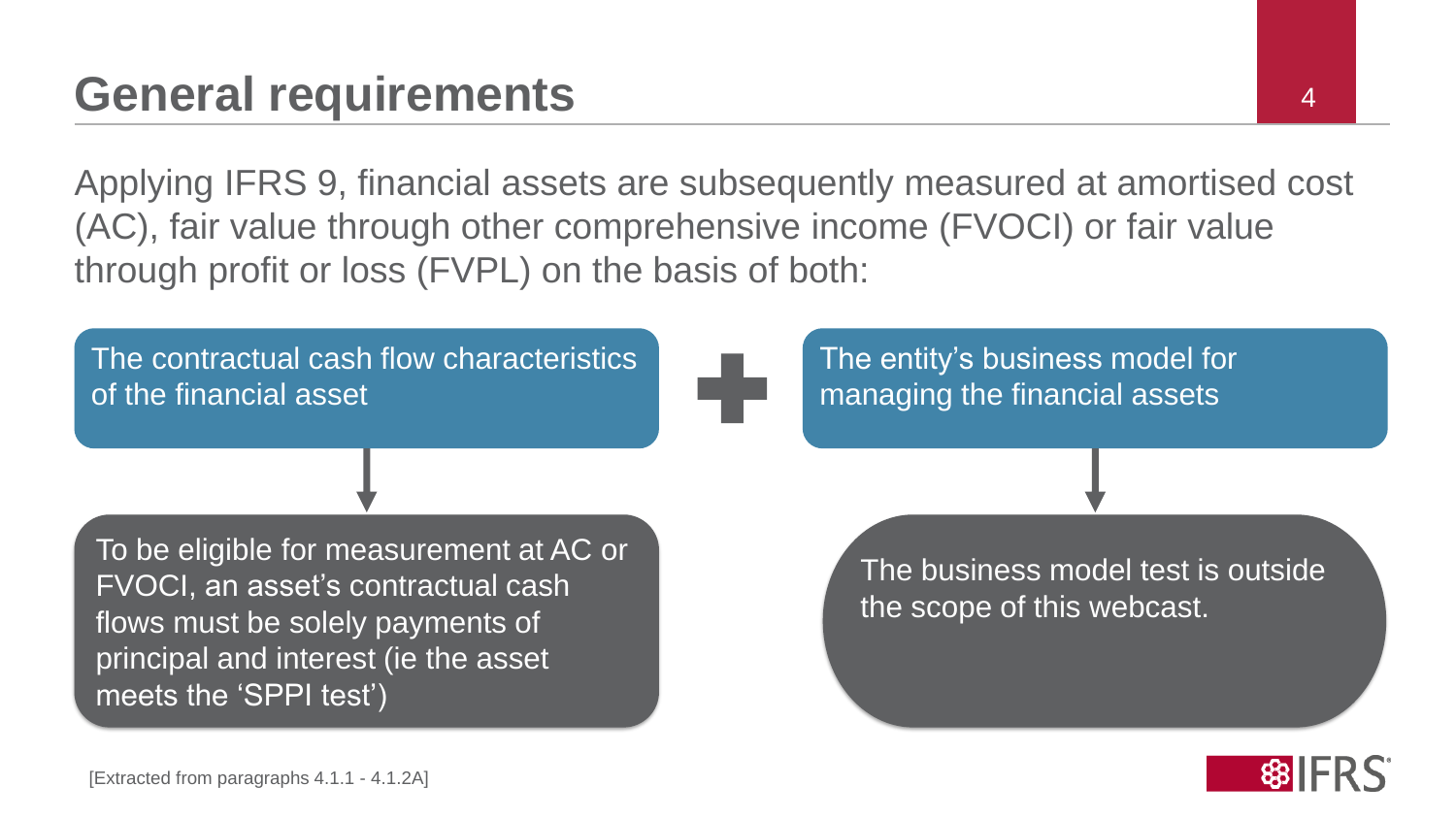Some prepayable financial assets meet the SPPI test and thus are eligible to be measured at AC or FVOCI.

Specifically, a prepayment feature meets the SPPI test if…

…the prepayment amount substantially represents unpaid amounts of principal and interest on the principal amount outstanding, which may include reasonable compensation for the early termination of the contract.

[Extracted from paragraph B4.1.11(b)]

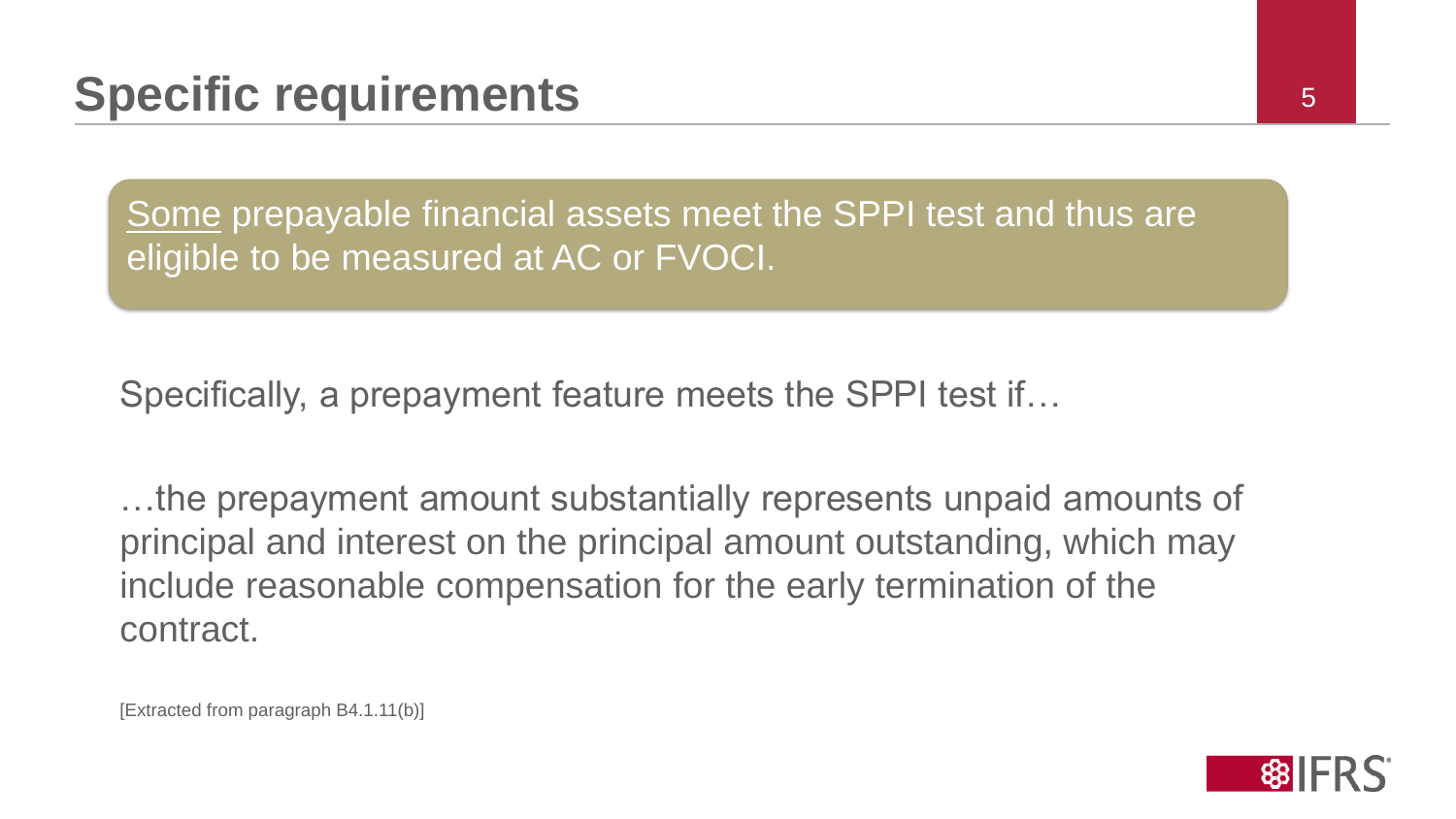There is a narrow exception for particular financial assets that do not meet the SPPI test only as a result of a contractual prepayment feature.

Specifically, such a prepayable financial asset is eligible to be measured at AC or FVOCI if three conditions are met:

- 1. the entity acquires or originates the financial asset at a premium or discount to the contractual par amount;
- 2. the prepayment amount substantially represents the contractual par amount and accrued (but unpaid) contractual interest, which may include reasonable compensation for the early termination of the contract; and
- 3. when the entity initially recognises the financial asset, the fair value of the prepayment feature is insignificant.

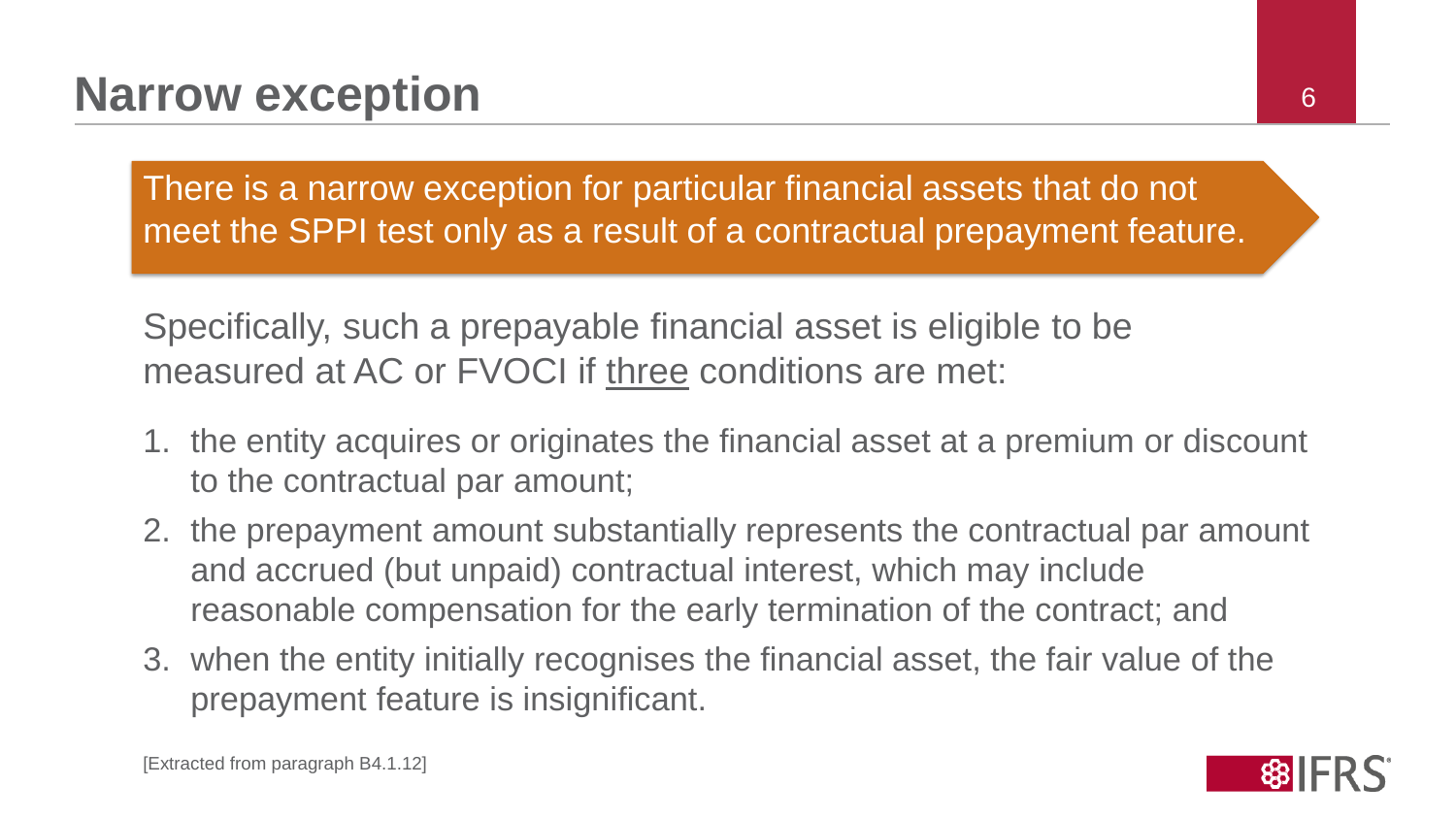#### IFRS® Foundation

# Some views on this topic

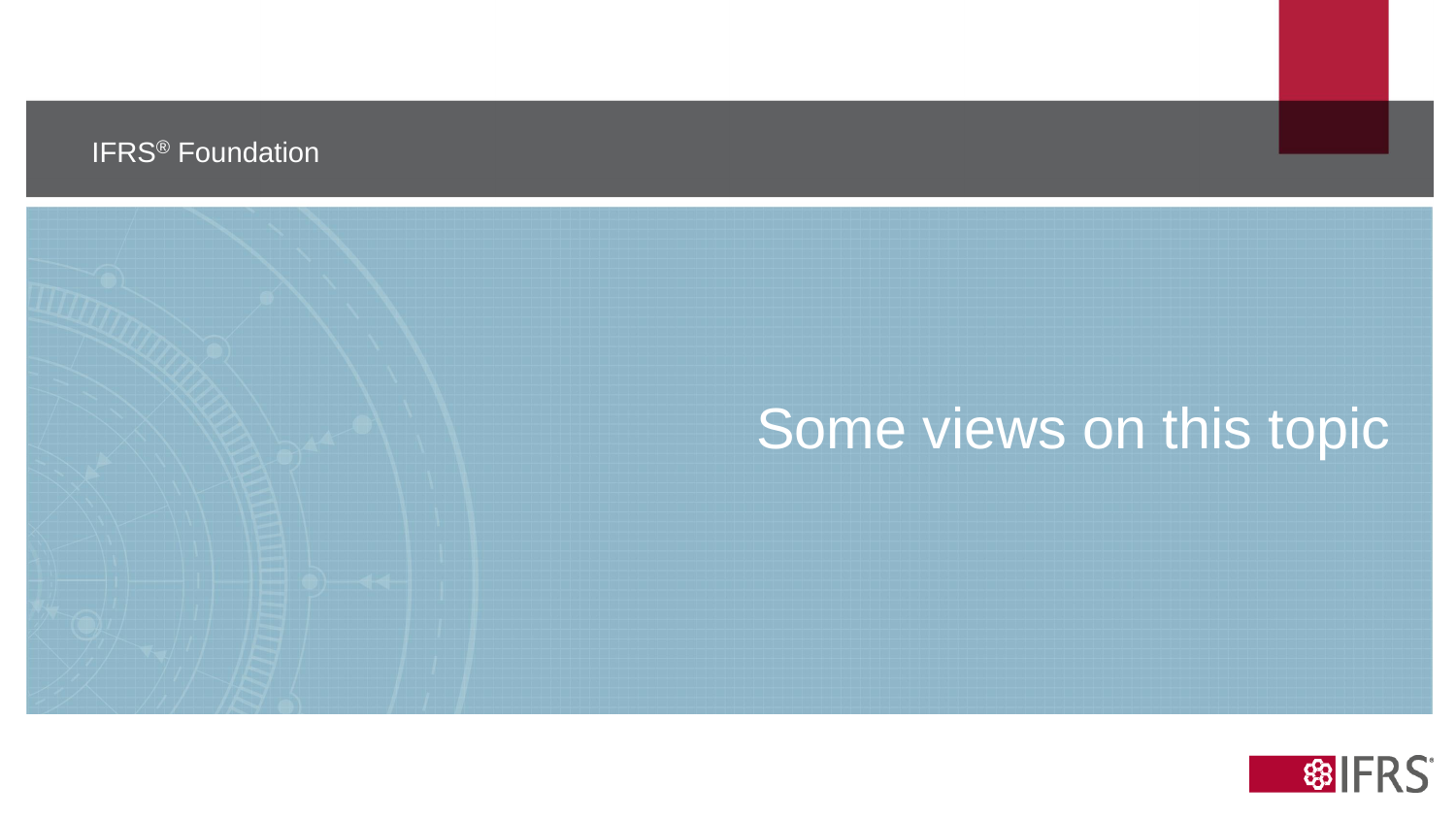## **Some views on this topic** <sup>8</sup>

Some have suggested that a prepayment feature will meet the SPPI test (ie without further analysis) when the prepayment amount, or specifically the 'compensation' that is included in that prepayment amount:



In other words, some have suggested that if one or more of these factors is present, then the prepayment feature meets the SPPI test without further analysis.

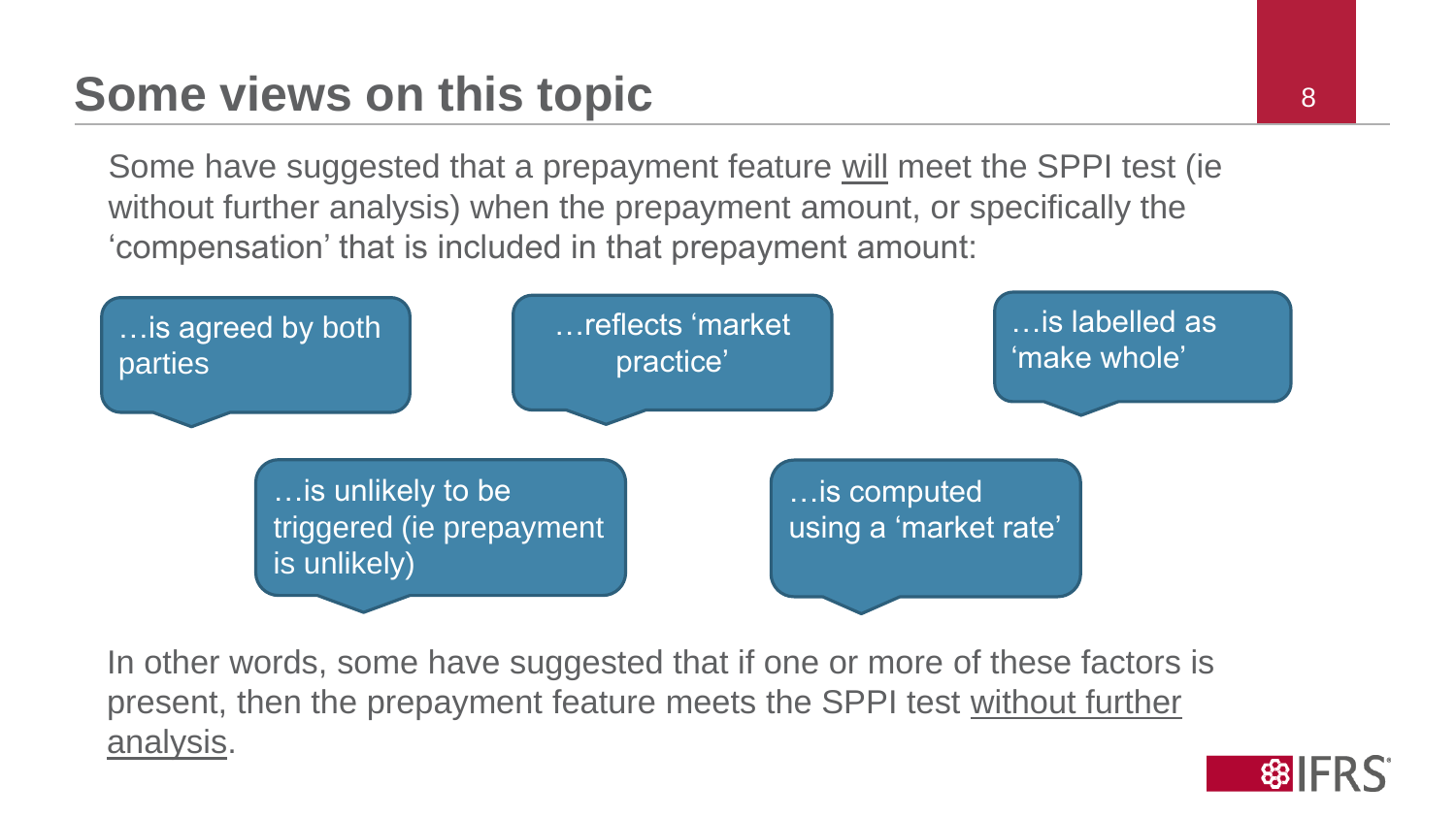### **What does IFRS 9 say?** 9



The factors on slide 8 are not determinative, individually or collectively, without further analysis.

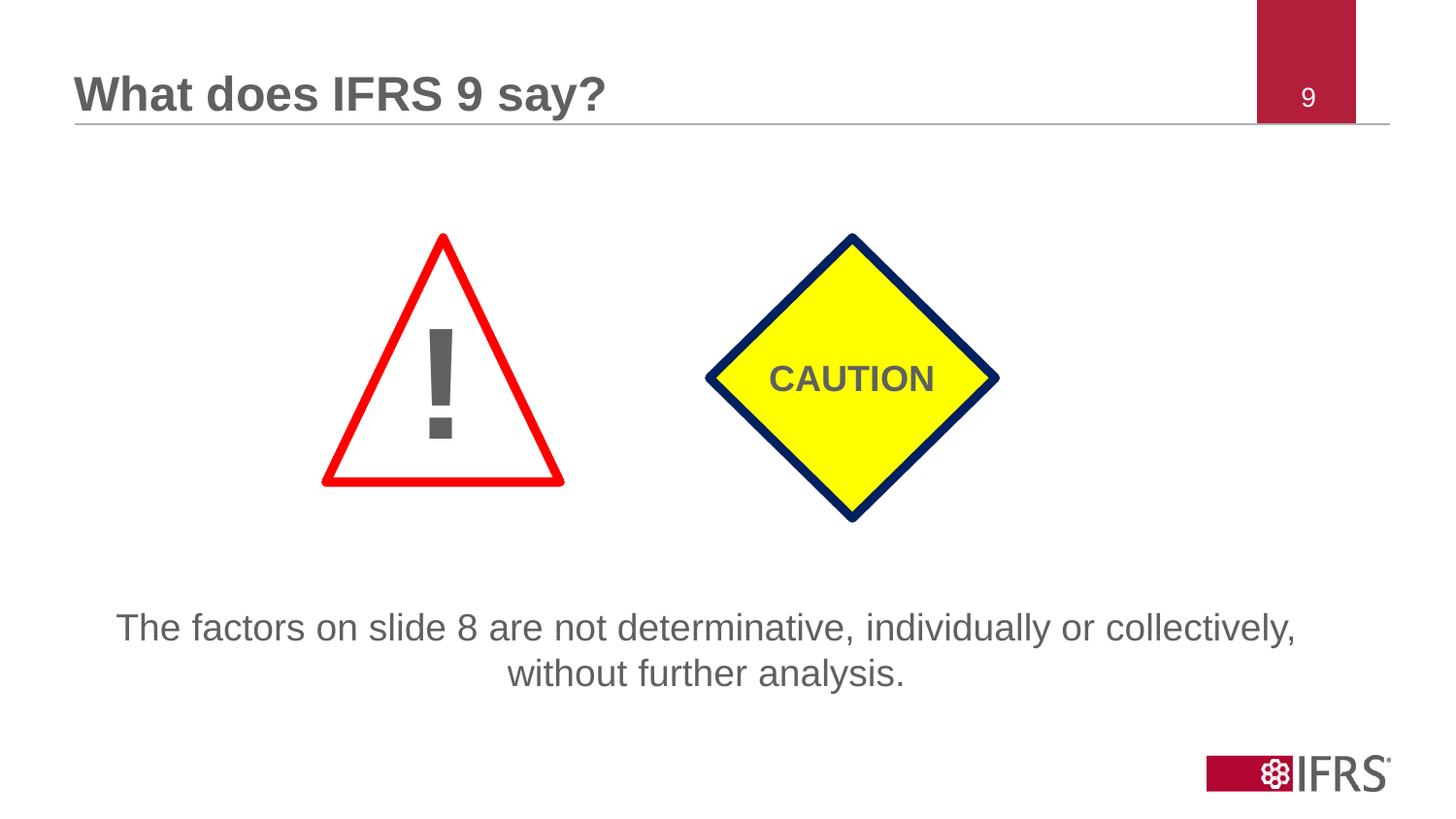# **Summary** 10

- A prepayment feature must be analysed to determine whether it gives rise to contractual cash flows that meet the SPPI test.
- In order to be eligible for measurement at AC or FVOCI, a prepayable financial asset must meet either the requirements in paragraph B4.1.11(b) or all of the conditions for the exception in paragraph B4.1.12.
- It is inconsistent with the requirements in IFRS 9 to conclude (ie without further analysis) that a prepayment feature meets the SPPI test merely because one or more of the factors on slide 8 is present.